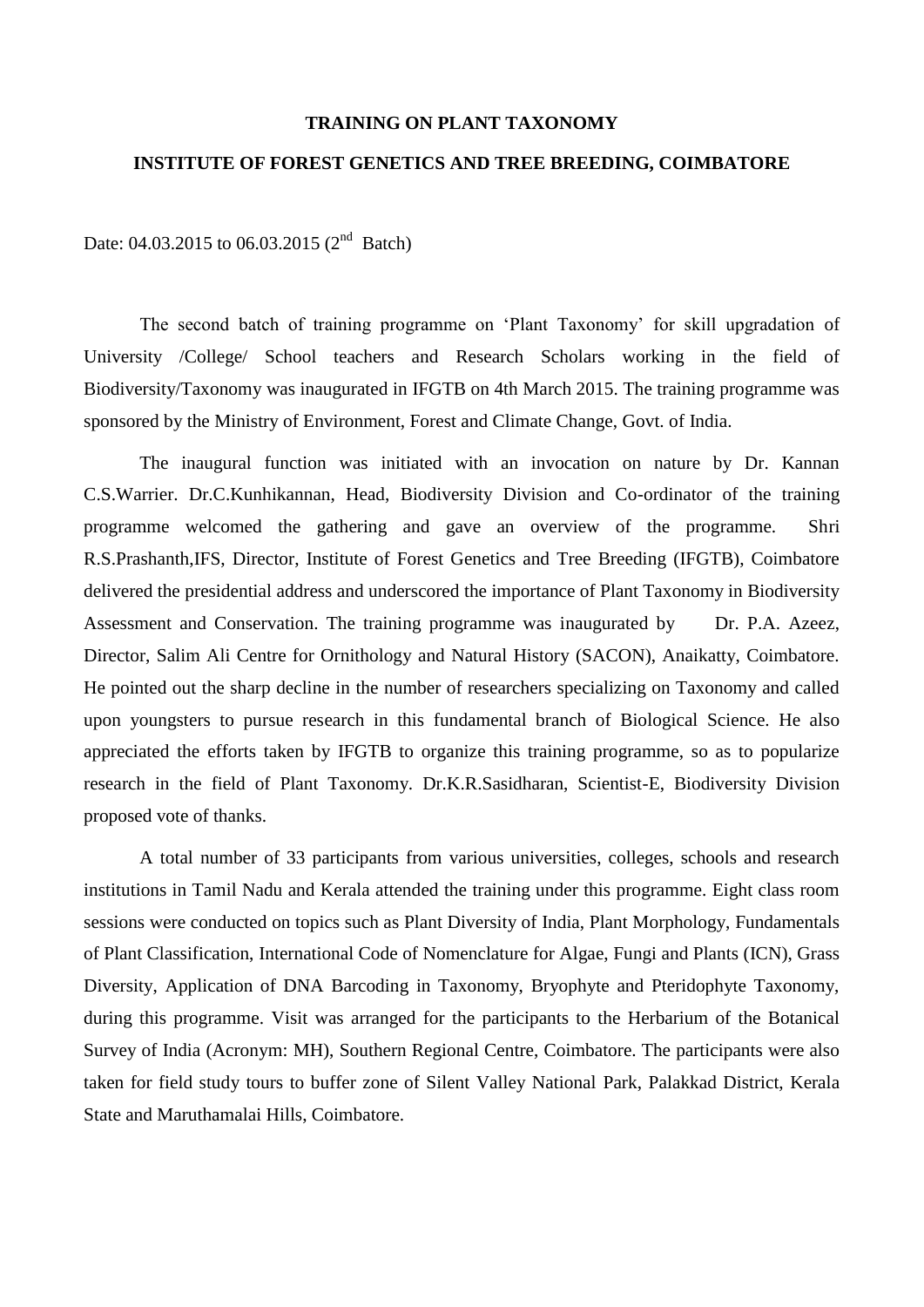The valedictory function was conducted on 06th March 2015. Dr.K.R.Sasidharan, Scientist-E, Biodiversity Division welcomed the gathering. Shri. R. S. Prashanth, IFS, Director, IFGTB, Coimbatore presided over the function. Dr. V. S. Ramachandran, Professor (Retd.), Bharathiar University, Coimbatore, Tamil Nadu was the Chief Guest during the function and he delivered the Valedictory Address. Dr. C.Kunhikannan, Head, Biodiversity Division and Coordinator of the training programme proposed the Vote of Thanks. The training programme won high appreciation from all the participants, both in terms of technical content and arrangements made for reception, transportation, boarding and lodging. They opined that the training made them more confident for handling taxonomy classes for students. The participants suggested for conducting such training programmes every year, for one week duration, during the vacation time of educational institutions.





Inaugural function Inaguaration by the chief guest Dr. P.A. Azeez, Director, SACON





Inaugural speech by Dr. P. A. Azeez Presidential Address by Shri. R.S. Prashanth IFS, Director, IFGTB, Coimbatore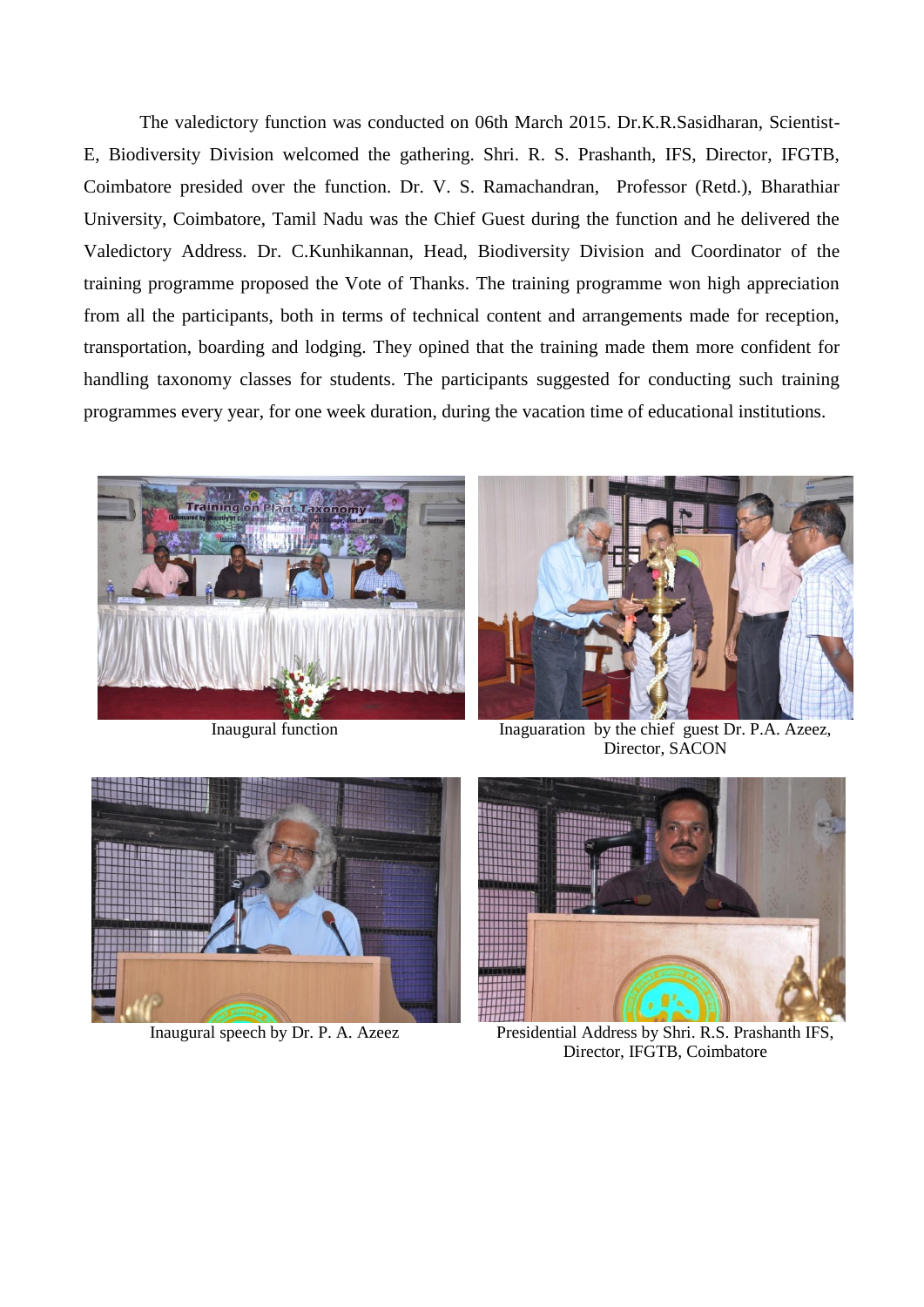

Participants





Participants in Silent Valley buffer zone Participants in Silent Valley buffer zone



Class room session Participants in Silent Valley buffer zone